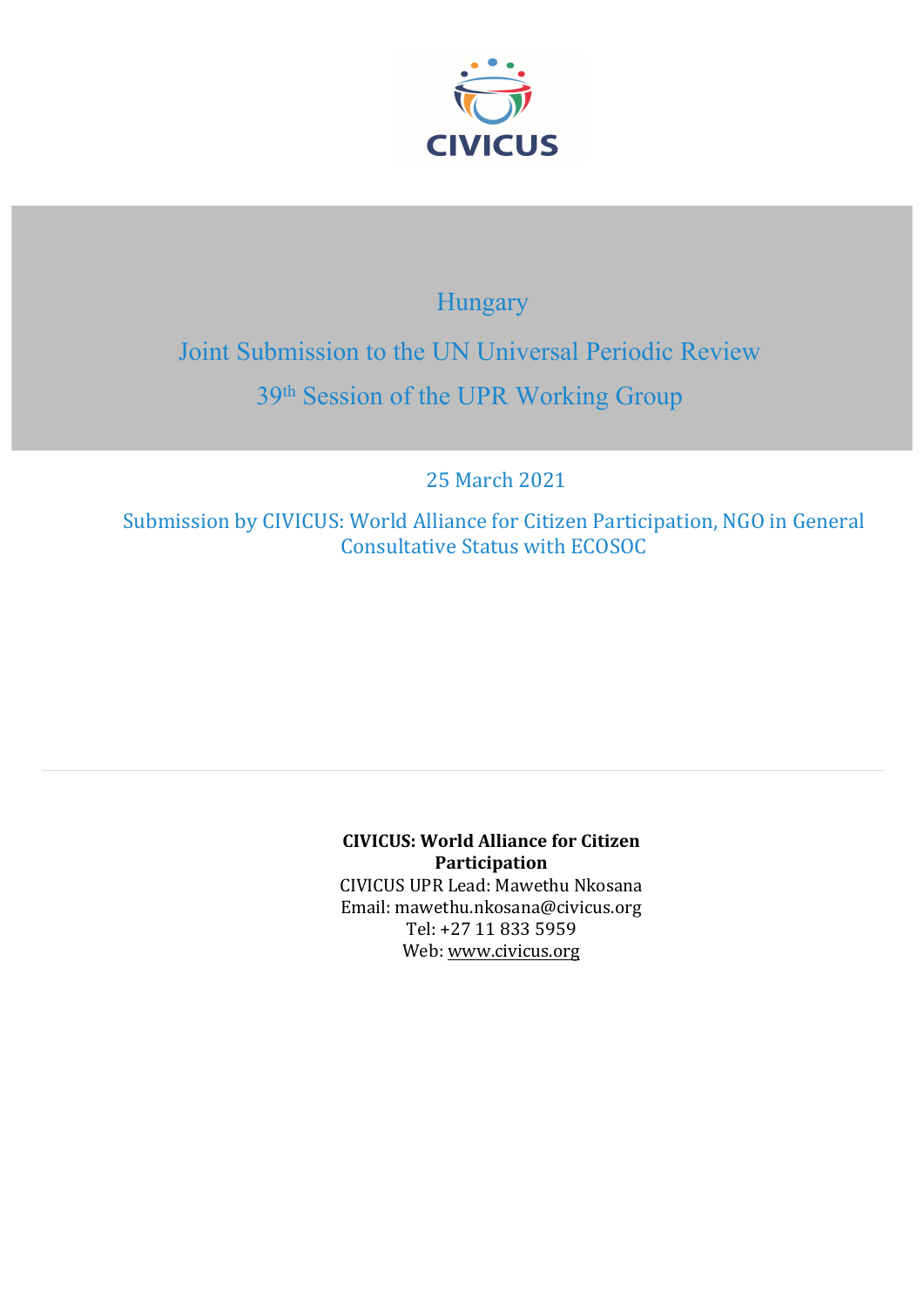# **1. Introduction**

- **1.1** CIVICUS is <sup>a</sup> global alliance of civil society organisations (CSOs) and activists dedicated to strengthening citizen action and civil society around the world.
- **1.2** In this document CIVICUS examines Hungary'<sup>s</sup> compliance with its international human rights obligations to create and maintain <sup>a</sup> safe and enabling environment for civil society, outlining concerns related to Hungary'<sup>s</sup> fulfilment of the rights to the freedoms of association, peaceful assembly and expression and unwarranted restrictions on human rights defenders (HRDs) since its previous UPR examination.
- **1.3** During the 2<sup>nd</sup> UPR cycle, Hungary received 33 recommendations relating to civic space: 31 were accepted and two were noted. However, an evaluation of <sup>a</sup> range of legal sources and human rights documentation demonstrates that Hungary has not fully implemented any of these recommendations.
- **1.4** CIVICUS is concerned by closing civic space in Hungary. Since the governmen<sup>t</sup> took power in 2010, there has been <sup>a</sup> steady erosion of respect for well-established democratic principles as enshrined in Hungary'<sup>s</sup> laws, the laws of the European Union (EU) and international human rights treaties to which Hungary is <sup>a</sup> state party. 1
- **1.5** CIVICUS is deeply concerned by legal and extra-legal restrictions on the freedom of association, and the systematic targeting of LGBTQI+ associations and activities.
- **1.6** CIVICUS is alarmed by waning respect for the freedom of expression and media freedoms. The government'<sup>s</sup> introduction of restrictive laws, application of targeted tax rules and interference with editorial independence have severely damaged the media'<sup>s</sup> ability to share <sup>a</sup> variety of information and opinions with the public.
- **1.7** Civic space in Hungary is currently rated as 'obstructed' by the CIVICUS Monitor.<sup>2</sup>
	- $\bullet$  Section 2 of this submission examines Hungary'<sup>s</sup> implementation of UPR recommendations and compliance with international human rights standards relating to the protection of HRDs and civil society activists.
	- Section 3 addresses the freedom of expression and independence of the media and journalists.
	- Section 4 addresses the freedom of association.
	- $\bullet$ Section 5 addresses the freedom of peaceful assembly.

<sup>&</sup>lt;sup>1</sup> Hungary Mid Term Assessment 2011, UPR info, [https://www.upr-](https://www.upr-info.org/sites/default/files/document/hungary/session_11_-_may_2011/mia-hungary.pdf)

[info.org/sites/default/files/document/hungary/session\\_11\\_-\\_may\\_2011/mia-hungary.pdf](https://www.upr-info.org/sites/default/files/document/hungary/session_11_-_may_2011/mia-hungary.pdf). <sup>2</sup> CIVICUS Monitor: Hungary, <https://monitor.civicus.org/country/Hungary>.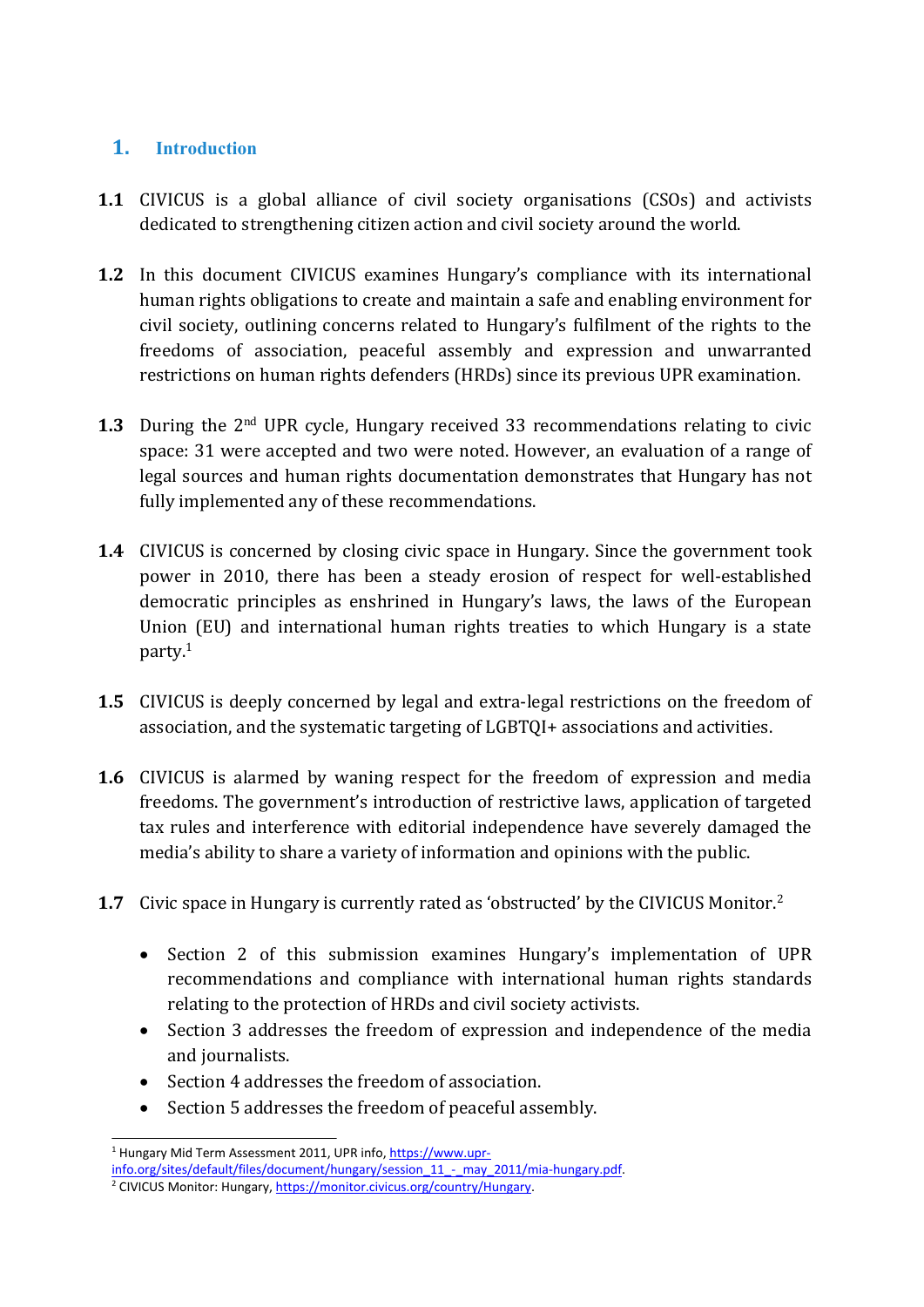- Section 6 makes recommendations to address the concerns.
- **2. Harassment, intimidation and attacks against HRDs and civil society activists**
- **2.1** Under Hungary'<sup>s</sup> previous UPR examination, the governmen<sup>t</sup> received and accepted 11 recommendations on the protection of HRDs and civil society representatives. However, it has failed to strengthen measures to ensure <sup>a</sup> safe environment for HRDs and has not effectively operationalised these recommendations.
- **2.2** Article 12 of the UN Declaration on Human Rights Defenders mandates states to take the necessary measures to ensure protection for HRDs. The International Covenant on Civil and Political Rights (ICCPR) further guarantees the freedoms of association, peaceful assembly and expression.
- **2.3** However, Hungarian HRDs continue to work in <sup>a</sup> space characterised by threats and wide-ranging harassment, including physical attacks and reprisals for engaging in legitimate and peaceful advocacy.<sup>3</sup>
	- **2.4**In 2018 June, parliament passed <sup>a</sup> series of laws ('Stop Soros' Laws) criminalising individuals or groups offering to help undocumented immigrants claim asylum. 4 The legislation restricts the ability of CSOs to act in asylum cases. 5 On 25 July 2019, the European Commission referred Hungary to the Court of Justice of the EU (CJEU).
	- **2.5**LGBTQI+ rights are repeatedly attacked (see 5.7-5.9). 6 Politicians have increasingly targeted LGBTQI+ people with homophobic and discriminatory comments. Far-right groups have verbally and physically attacked people who have organised and participated in Budapest Pride Month events and workshops of LGBTQI+ organisations. In some cases the police have failed to provide adequate protection. $^7$

4 '"Stop Soros laws" followed by new protest law', CIVICUS Monitor, 1 August 2018, [https://monitor.civicus.org/updates/2018/08/01/Stop-Soros-Laws-Passed-by-Hungarian-Parliament](https://monitor.civicus.org/updates/2018/08/01/Stop-Soros-Laws-Passed-by-Hungarian-Parliament/).

<sup>&</sup>lt;sup>3</sup> 'European Court to rule on criminalisation of human rights defenders', International Service For Human Rights, 9 September 2020, <https://www.ishr.ch/news/hungary-european-court-rule-criminalisation-human-rights-defenders>; 'Observations Relating to Case C-821/19 Commission vs Hungary', International Service For Human Rights, [https://www.ishr.ch/sites/default/files/article/files/ishr\\_pic\\_observations\\_on\\_case\\_c-821\\_19\\_1.pdf](https://www.ishr.ch/sites/default/files/article/files/ishr_pic_observations_on_case_c-821_19_1.pdf).

<sup>5</sup> 'Orban continues to target CSOs and opponents ahead of April 8th elections', CIVICUS Monitor, 4 April 2018, [https://monitor.civicus.org/updates/2018/04/04/orban-targets-csos-head-elections-april-8th](https://monitor.civicus.org/updates/2018/04/04/orban-targets-csos-head-elections-april-8th/); 'Hungary passes antiimmigrant 'Stop Soros' Laws', The Guardian, 20 June 2018, [https://www.theguardian.com/world/2018/jun/20/hungary](https://www.theguardian.com/world/2018/jun/20/hungary-passes-anti-immigrant-stop-soros-laws)[passes-anti-immigrant-stop-soros-laws](https://www.theguardian.com/world/2018/jun/20/hungary-passes-anti-immigrant-stop-soros-laws).

<sup>6</sup> 'A Small Victory for Transgender Rights in Hungary', Human Rights Watch, 16 March 2021 <https://www.hrw.org/news/2021/03/16/small-victory-transgender-rights-hungary>.

<sup>7</sup> 'Hungary: Dark day for LGBTI community as homophobic discriminatory bill and constitutional amendments are passed', Amnesty International, 15 December 2020, [https://www.amnesty.org/en/latest/news/2020/12/hungary-dark-day-for](https://www.amnesty.org/en/latest/news/2020/12/hungary-dark-day-for-lgbti-community-as-homophobic-discriminatory-bill-and-constitutional-amendments-are-passed/)[lgbti-community-as-homophobic-discriminatory-bill-and-constitutional-amendments-are-passed](https://www.amnesty.org/en/latest/news/2020/12/hungary-dark-day-for-lgbti-community-as-homophobic-discriminatory-bill-and-constitutional-amendments-are-passed/).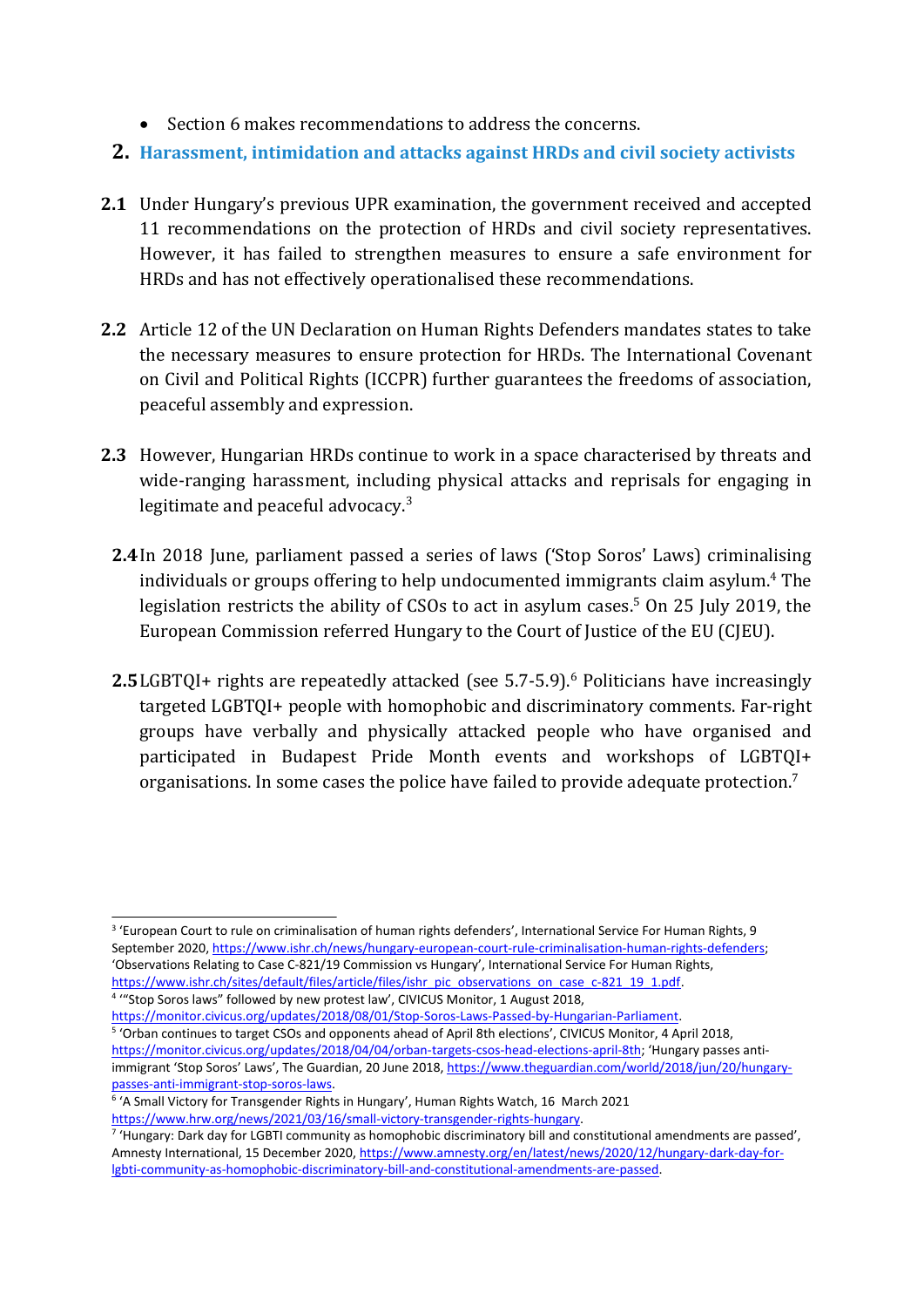#### **3. Freedom of expression and independence of the media**

- **3.1** Under the 2nd UPR cycle, the governmen<sup>t</sup> received nine recommendations relating to the freedom of expression, supporting eight and noting one. However, the freedom of expression and independence of the media continue to face challenges as journalists experience prosecution and media outlets are raided and attacked by the authorities.
- **3.2** ICCPR article 19 guarantees the rights to the freedoms of expression and opinion. The UN Human Rights Committee states that it is "incompatible with paragraph one [of ICCPR article 19] to criminalise the holding of an opinion."
- **3.3** Under the leadership of Prime Minister Viktor Orbán, the governmen<sup>t</sup> has continued to diminish media independence. In November 2018, 476 media outlets became part of <sup>a</sup> new media holding organisation, the Central European Press and Media Foundation (KESMA), controlled by pro-governmen<sup>t</sup> forces. Most media outlets were owned by pro-governmen<sup>t</sup> oligarchs and donated to KESMA. In January 2020, the Budapest-Capital Regional Court stated that the decision of the Hungarian Competition Authority to allow the creation of KESMA was unlawful.
- **3.4** On 11 September 2020, Hungary'<sup>s</sup> Media Council decided not to renew the licence of the radio station Klubrádió, one of the few remaining critical outlets. According to the Media Council, it had repeatedly violated Hungary'<sup>s</sup> media laws. The Media Council is appointed by the governmen<sup>t</sup> and dominated by members of the ruling Fidesz party.<sup>8</sup> On 9 February 2021, a Budapest court rejected the request to temporarily extend Klubrádió'<sup>s</sup> licence. Klubrádió went permanently off air on 14 February 2021. While it is still able to broadcast online, the station cannot reach many of its previous listeners.
- **3.5** In mid-January 2020, the Hungarian Civil Liberties Union reported that the governmen<sup>t</sup> had made an arbitrary decision on which editorial offices would be granted the opportunity to attend Prime Minister Orbán'<sup>s</sup> annual press conference. While pro-governmen<sup>t</sup> media were well represented at the event, well-known independent online media were denied entry.
- **3.6** In March 2020, it was reported that Hungarian public media (MTVA) employees require special approval from their editors to cover topics such as migration, politics and the EU, and that coverage of reports from leading human rights organisations is prohibited. In November 2020, an investigation found that MTVA editors were

4

<sup>&</sup>lt;sup>8</sup> 'New huge pro-government media conglomerate in Hungary threatens freedom of speech', CIVICUS Monitor, 17 February 2019, [https://monitor.civicus.org/updates/2019/02/17/New-huge-pro-government-media-conglomerate-in-Hungary](https://monitor.civicus.org/updates/2019/02/17/New-huge-pro-government-media-conglomerate-in-Hungary-threatens-freedom-of-speech/)[threatens-freedom-of-speech](https://monitor.civicus.org/updates/2019/02/17/New-huge-pro-government-media-conglomerate-in-Hungary-threatens-freedom-of-speech/).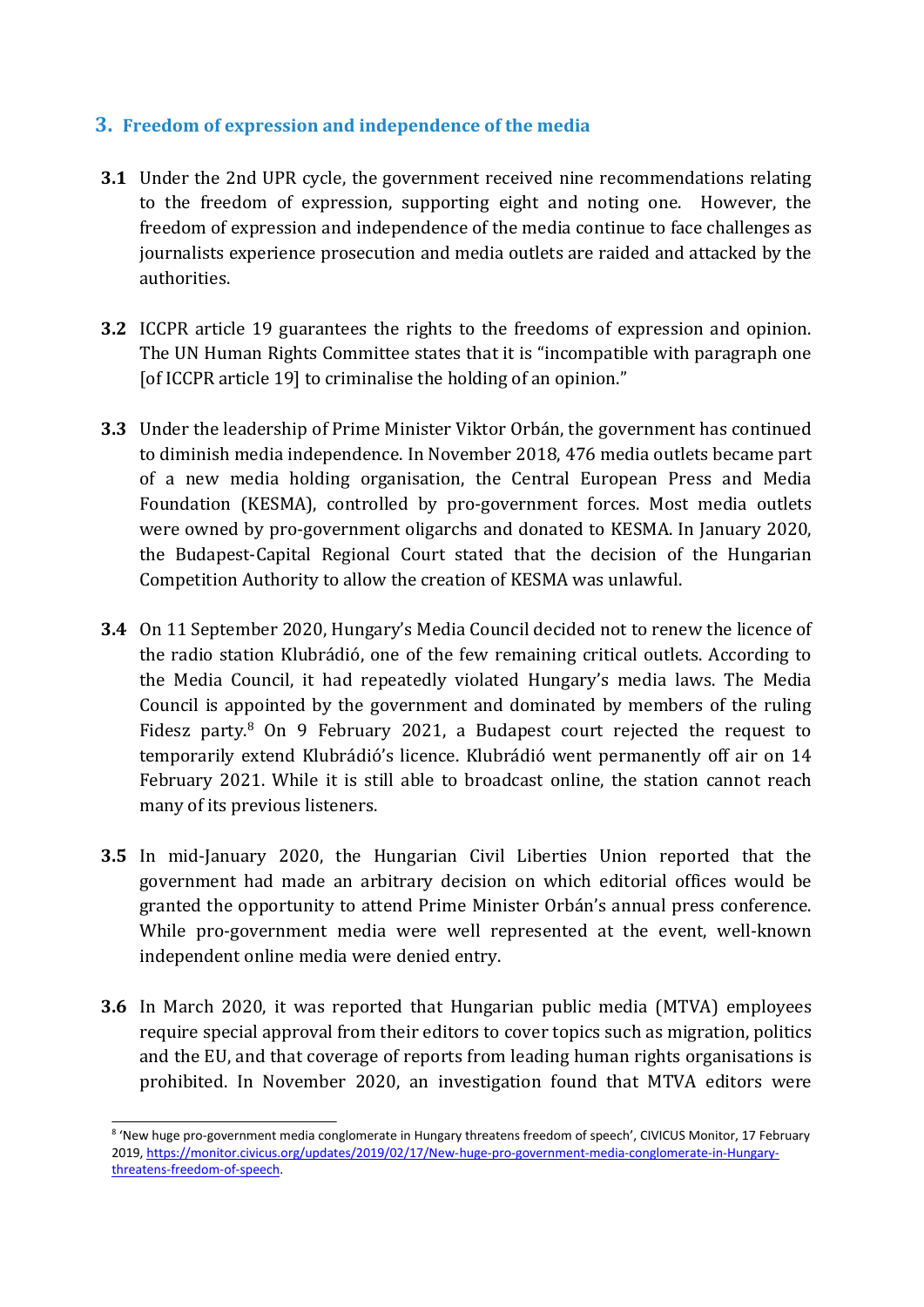instructed on how to cover opposition parties and reporters were instructed to take <sup>a</sup> negative stance on climate change and LGBTQI+ and migration issues.

- **3.7** On 11 March 2020, Hungary declared <sup>a</sup> state of emergency due to the COVID-19 pandemic. On 20 March 2020, <sup>a</sup> bill was submitted to prolong emergency measures for as long as the governmen<sup>t</sup> deems necessary, allowing the governmen<sup>t</sup> to rule by decree. The Authorisation Act was adopted on 30 March 2020. $^{\rm 9}$
- **3.8** On 17 June 2020, the governmen<sup>t</sup> announced an end to the 'state of danger' but immediately declared <sup>a</sup> 'state of medical crisis'. This newly established legal situation allowed the governmen<sup>t</sup> to issue <sup>a</sup> wide range of decrees and restrict rights. The state of medical crisis cannot be lifted by parliament. Human rights organisations are concerned that this offers <sup>a</sup> smokescreen for maintaining unchecked and excessive governmen<sup>t</sup> powers.
- **3.9** The Authorisation Act criminalised the spread of 'false news' about the pandemic. Media organisations raised concerns that this would significantly impact on the freedom of expression. While no journalists have so far been detained for spreading 'fake news' based on the Act, criminalisation has had <sup>a</sup> chilling effect on the freedom of expression. $^{\rm 10}$
- **3.10** On 21 June 2020, almost 100 journalists and staff of the Index.hu website, which was Hungary'<sup>s</sup> remaining major independent news site, released <sup>a</sup> statement stating that the site was in danger due to an organisational overhaul. The site operates under <sup>a</sup> complex ownership structure, with governmen<sup>t</sup> allies having moved into some key positions in recent years. On 24 July 2020, over 70 Index.hu journalists resigned, including three leading editors, following the dismissal of editor-in-chief Szabolcs Dull, which editorial staff saw as <sup>a</sup> clear case of political interference. The developments came shortly after pro-governmen<sup>t</sup> businessman Miklos Vaszily gained <sup>a</sup> stake in it. Following the resignations, journalists and thousands of other people protested outside the offices of Prime Minister Orbán.
- **3.11** Academic freedom faces significant threats, with <sup>a</sup> decision by Fidesz in July 2020 to transfer ownership of the University of Theatre and Film Arts to <sup>a</sup> private foundation. A board of five trustees, closely linked to Prime Minister Orbán, was appointed. This prompted the resignation of the school'<sup>s</sup> administration and several

<sup>9</sup> 'The defense law was passed by parliament', Vakcinainfo, 30 March 2020, [https://koronavirus.gov.hu/cikkek/elfogadta](https://koronavirus.gov.hu/cikkek/elfogadta-vedekezesrol-szolo-torvenyt-parlament)[vedekezesrol-szolo-torvenyt-parlament](https://koronavirus.gov.hu/cikkek/elfogadta-vedekezesrol-szolo-torvenyt-parlament).

<sup>10</sup> 'Concerns over democratic decline, with transgender rights and freedom of speech under attack', CIVICUS Monitor, 5 June 2020, [https://monitor.civicus.org/updates/2020/06/05/concerns-over-democratic-decline-transgender-rights-and](https://monitor.civicus.org/updates/2020/06/05/concerns-over-democratic-decline-transgender-rights-and-freedom-speech-under-attack.)[freedom-speech-under-attack.](https://monitor.civicus.org/updates/2020/06/05/concerns-over-democratic-decline-transgender-rights-and-freedom-speech-under-attack.)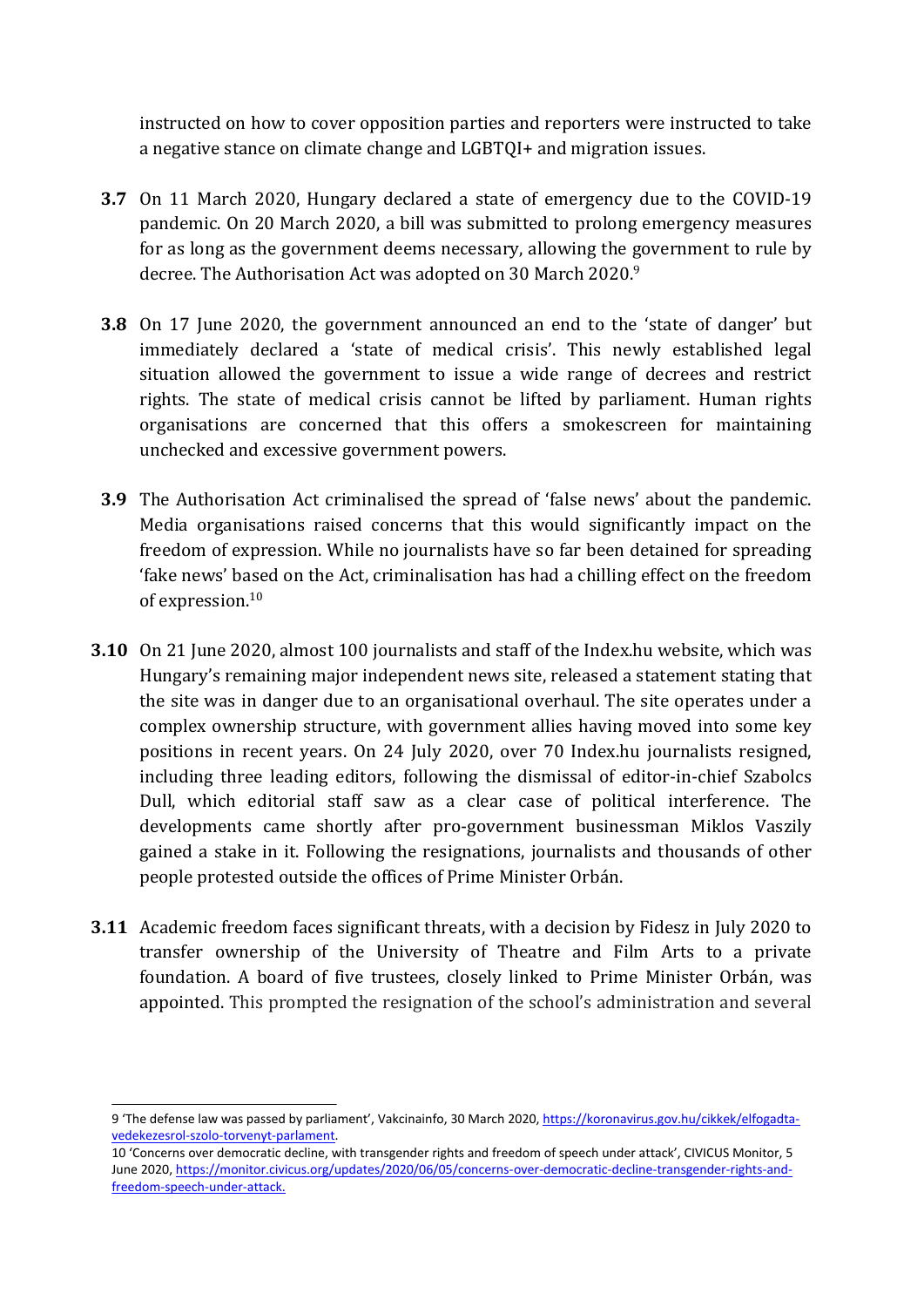teachers. Six other universities have recently undergone similar changes. 11

## **4. Freedom of peaceful assembly**

- **4.1** During Hungary'<sup>s</sup> examination under the 2nd UPR cycle, the governmen<sup>t</sup> received seven recommendations on the right to the freedom of peaceful assembly, accepting six and noting one. However, the governmen<sup>t</sup> has failed to realise these recommendations. Recent protests have seen the use of brutal force by security forces.
- **4.2** ICCPR article 21 guarantees the freedom of peaceful assembly, as does article VIII of the Fundamental Law of Hungary. The right to the freedom of peaceful assembly is largely observed. However, the three-day notification requirement remains the main rule applicable to meeting organisers; international best practice suggests <sup>a</sup> maximum 48-hour notification period.
- **4.3** The authorities have prevented assemblies on the basis that criminal offences may be committed by participants. Gatherings have often been disrupted by state forces, employing repressive measures and unnecessary and excessive force to disperse peaceful crowds.
- **4.4** On 12 December 2018, dozens of Hungarian opposition lawmakers were fined up to <sup>a</sup> month'<sup>s</sup> wages for their protests inside parliament as deputies were voting on changes to the labour code. 12
- **4.5** Based on the 20 November 2020 emergency law, the governmen<sup>t</sup> adopted <sup>a</sup> decree putting <sup>a</sup> blanket ban on assemblies in public spaces, allowed the military to take part in patrols and monitor compliance, and imposing heavy fines of up to  $\epsilon$ 1,400 (approx. US\$1,650) for participation in banned protests. $^{\rm 13}$
- **4.6** While restricting the right to assemble due to public health concern is permitted under international human rights law, any form of blanket ban on assemblies is generally considered disproportionate. Limitations need to remain proportionate as the context of the pandemic changes and be lifted as soon as possible.

<sup>&</sup>lt;sup>11</sup> 'Hungary Renews its War on Academic Freedom', Human Rights Watch, 2 July 2019, <https://www.hrw.org/news/2019/07/02/hungary-renews-its-war-academic-freedom>; 'Hungary Continues Attacks on Academic Freedom', Human Rights Watch, 3 September 2020, [https://www.hrw.org/news/2020/09/03/hungary](https://www.hrw.org/news/2020/09/03/hungary-continues-attacks-academic-freedom)[continues-attacks-academic-freedom](https://www.hrw.org/news/2020/09/03/hungary-continues-attacks-academic-freedom).

 $12$  'Hungarian opposition lawmakers fined for parliament protest', Associated Press, 19 March 2019, <https://apnews.com/article/ef07ea1f36324d73bfd59f6751da13d4>.

<sup>&</sup>lt;sup>13</sup> 'Hungary: New Rules put a total ban on protests infringing on the right to freedom of peaceful assembly', Civic Space Watch, 20 November 2020, [https://civicspacewatch.eu/hungary-new-rules-put-a-total-ban-on-protests-infringing-on-the](https://civicspacewatch.eu/hungary-new-rules-put-a-total-ban-on-protests-infringing-on-the-right-to-freedom-of-assembly/)[right-to-freedom-of-assembly](https://civicspacewatch.eu/hungary-new-rules-put-a-total-ban-on-protests-infringing-on-the-right-to-freedom-of-assembly/).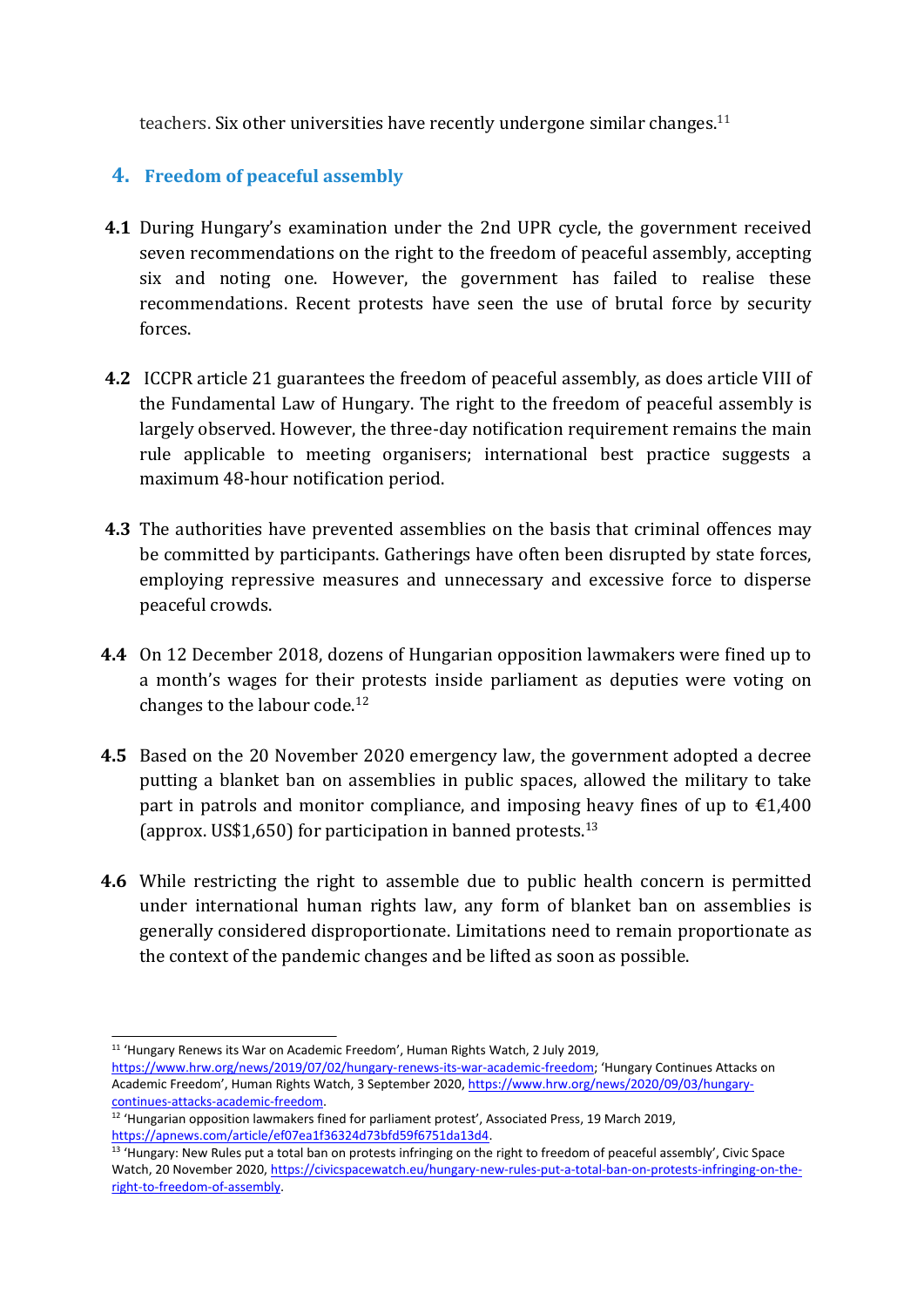**4.7** On 15 March 2021, protesters in Budapest broke the blanket ban to demand an end to lockdown restrictions. The protest, organised by <sup>a</sup> far-right party, Our Homeland Movement, was joined by around <sup>a</sup> thousand people. The police denied claims by organisers that it could be legally held if masks were worn and social distancing observed. Protests gradually dispersed after police began checking identification documents.

#### **5. Freedom of Association**

- **5.1** During Hungary's examination under the 2<sup>nd</sup> UPR cycle, the government received six recommendations on the right to the freedom of association and creating an enabling environment for CSOs. All recommendations were accepted by the government, but it has not implemented any of them.
- **5.2** ICCPR article 22 guarantees the freedom of association, as does Act CLXXV of 2011 on the Freedom of Association, Non-profit Status and the Operation and Support of Civil Organizations (Civil Act). 14
- **5.3**The Act regulates CSOs of various kinds. Civil organisations are required to publish an annual public benefit report, including activity and financial reports and reporting on any budgetary support, any grants given, the value or amount of compensation provided to leading officials and assets management. 15
- **5.4**On 8 June 2020, the CJEU [ruled](https://curia.europa.eu/jcms/upload/docs/application/pdf/2020-06/cp200073en.pdf) that the 2017 law concerning the foreign [funding](https://monitor.civicus.org/updates/2020/07/02/eu-court-finds-ngo-foreign-funding-law-violates-eu-law-independent-media-under-threat/) of CSOs does not comply with EU law. According to the law, any organisation receiving more than €24,000 (approx. US\$28,400) from abroad must register as 'foreign supported'. Under the law, CSOs must also list any foreign sponsors granting them more than  $\epsilon$ 1,600 (approx. US\$1,900) a year. The law requires qualifying organisations to label all communications materials accordingly. Failure to comply can lead to the freezing of assets or termination of an organisation'<sup>s</sup> activities.
- **5.5**The governmen<sup>t</sup> claimed that the law was needed to counter money laundering and boost transparency. However, the law has long been perceived as part of the Hungarian government'<sup>s</sup> sustained campaign of vilification against philanthropist George Soros. The EUCJ [found](https://www.nytimes.com/2020/06/18/world/europe/hungary-eu-ngo-law.html) that the law introduced "discriminatory and unjustified restrictions" on organisations and helped create <sup>a</sup> "climate of distrust".
- **5.6**On 18 February 2021, the European Commission sent <sup>a</sup> letter of formal notice to the Hungarian governmen<sup>t</sup> for failing to repeal the law in accordance with the Court'<sup>s</sup>

<sup>&</sup>lt;sup>14</sup> International Labour Organization: Hungary, [http://www.ilo.org/dyn/natlex/natlex4.detail?p\\_lang=en&p\\_isn=99862](http://www.ilo.org/dyn/natlex/natlex4.detail?p_lang=en&p_isn=99862).  $15$  Ibid.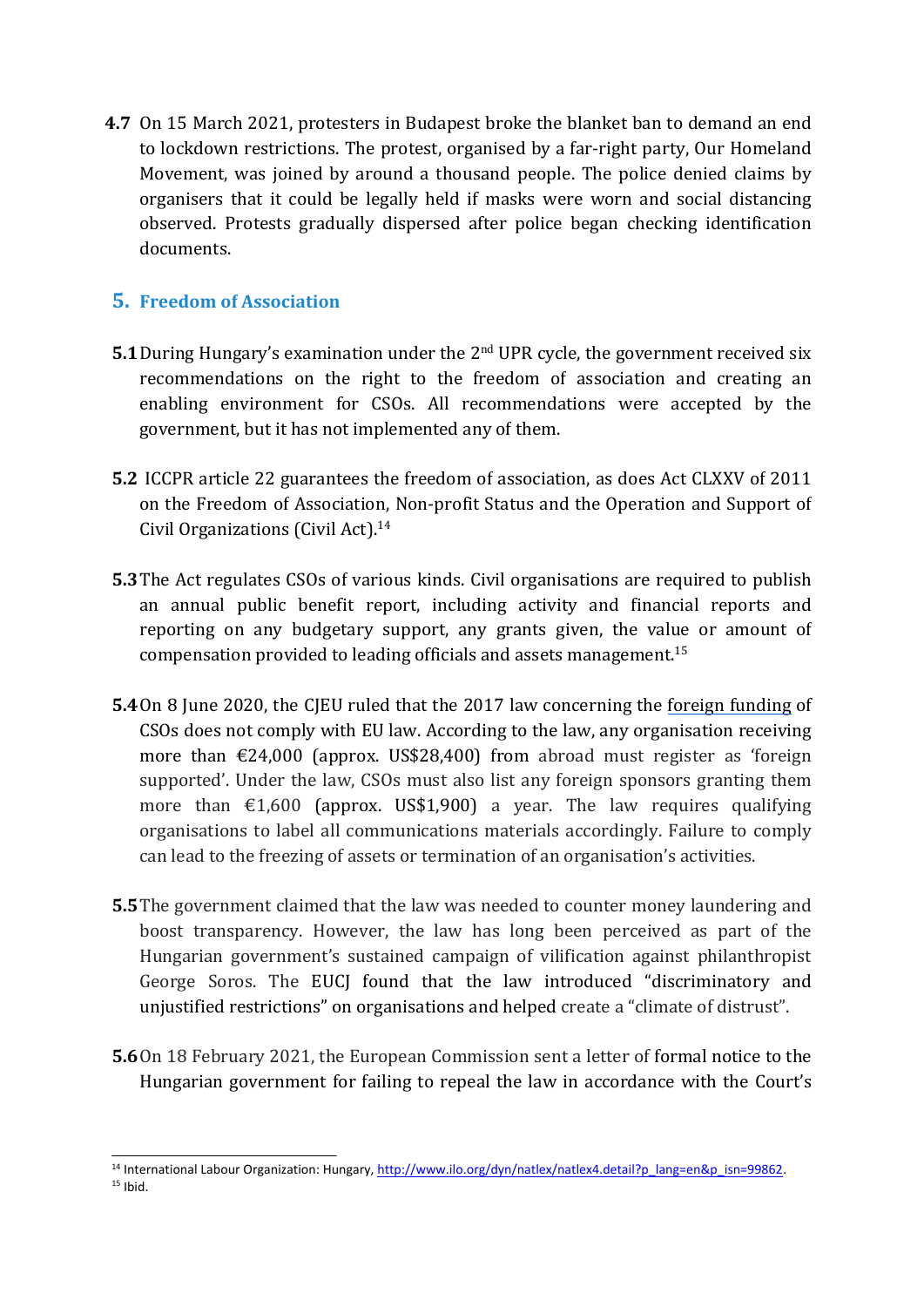ruling. 16 The letter gives Hungary two months to respond to the Commission'<sup>s</sup> concerns, after which the Commission may decide to refer the case to the EUCJ with proposed financial sanctions.

- **5.7**On 19 May 2020, parliament passed an amendment to an omnibus bill changing the Registry Act to only recognise 'sex at birth'. 17 The new law makes the legal recognition of transgender and intersex persons impossible.<sup>18</sup> The constitutionality of the law is being challenged by The Transvanilla Transgender Association.<sup>19</sup> The law sparked outcry from human rights organisations and the Council of Europe. $^{20}$
- **5.8**In November 2020, the governmen<sup>t</sup> proposed <sup>a</sup> draft constitution amendment, reinforcing institutionalised homophobia and transphobia.<sup>21</sup> A sentence was added to Constitution article L to define that "the mother is <sup>a</sup> woman; the father is <sup>a</sup> man." In <sup>a</sup> second change, article XVI (1) now states that: "Hungary protects children'<sup>s</sup> rights to their identity in line with their birth sex, and the right to education according to our country'<sup>s</sup> constitutional identity and system of values based on Christian culture."<sup>22</sup> Draft amendments to the Civil Code and the Child Protection Act were also passed, meaning that single parents can only adopt under special circumstances. 23
- **5.9**On 10 November 2020, parliament'<sup>s</sup> Justice Committee presented legislation to abolish the Equal Treatment Authority (ETA), with the Hungarian Commissioner for Fundamental Rights absorbing its activities, claiming that this will provide <sup>a</sup> more efficient institutional structure. 24 ETA has been the most successful body for addressing discrimination against LGBTQI+ people. By contrast the Commissioner has shown no interest in defending LGBTQI+ rights.

<https://www.nytimes.com/2020/05/28/world/europe/hungary-transgender-law.html>.

<sup>&</sup>lt;sup>16</sup> 'February infringements package: key decisions', European Commission, 18 February 2021,

<sup>&</sup>lt;u>[https://ec.europa.eu/commission/presscorner/detail/en/inf\\_21\\_441](https://ec.europa.eu/commission/presscorner/detail/en/inf_21_441)</u>.<br><sup>17</sup> 'Hungary Outlaws Changing Gender on Documents After Birth', The New York Times, 28 May 2020,

<sup>&</sup>lt;sup>18</sup> 'Concerns over democratic decline, with transgender rights and freedom of speech under attack', CIVICUS Monitor, 5 June 2020, [https://monitor.civicus.org/updates/2020/06/05/concerns-over-democratic-decline-transgender-rights-and](https://monitor.civicus.org/updates/2020/06/05/concerns-over-democratic-decline-transgender-rights-and-freedom-speech-under-attack/)[freedom-speech-under-attack](https://monitor.civicus.org/updates/2020/06/05/concerns-over-democratic-decline-transgender-rights-and-freedom-speech-under-attack/).

<sup>&</sup>lt;sup>19</sup> 'Transvanilla Association representing two trans applicants turns to the constitutional court', Transvanilla, 28 May 2020, [https://transvanilla.hu/home/news/press-release-transvanilla-association-representing-two-trans-applicants-turns-to-the](https://transvanilla.hu/home/news/press-release-transvanilla-association-representing-two-trans-applicants-turns-to-the-constitutional-court)[constitutional-court](https://transvanilla.hu/home/news/press-release-transvanilla-association-representing-two-trans-applicants-turns-to-the-constitutional-court).

 $^{20}$  'Call on Hungarian Parliament to align legal gender recognition with internationally recognized human rights standards', Council of Europe, 27 April 2020, [https://www.coe.int/en/web/ingo/newsroom/-](https://www.coe.int/en/web/ingo/newsroom/-/asset_publisher/BR9aikJBXnwX/content/call-to-hungary-to-align-legal-gender-recognition-with-internationally-recognized-human-rights-standards)

[<sup>/</sup>asset\\_publisher/BR9aikJBXnwX/content/call-to-hungary-to-align-legal-gender-recognition-with-internationally-](https://www.coe.int/en/web/ingo/newsroom/-/asset_publisher/BR9aikJBXnwX/content/call-to-hungary-to-align-legal-gender-recognition-with-internationally-recognized-human-rights-standards)

<sup>&</sup>lt;u>recognized-human-rights-standards</u>,<br><sup>21</sup> 'A New Chapter in the Hungarian Government's Crusade Against LGBTQI People', Verfassungblog, 18 November 2020, <https://verfassungsblog.de/a-new-chapter-in-the-hungarian-governments-crusade-against-lgbtqi-people>.

 $22$  'Unabated attacks on LGBTI rights amid pandemic', CIVICUS Monitor, 3 December 2020,

[https://monitor.civicus.org/updates/2020/12/03/unabated-attacks-lgbti-rights-amid-pandemic](https://monitor.civicus.org/updates/2020/12/03/unabated-attacks-lgbti-rights-amid-pandemic/).

<sup>&</sup>lt;sup>23</sup> 'Hungary: dark day for LGBTI community as homophobic discriminatory bill and constitutional amendments are passed', Amnesty International, 15 December 2020, [https://www.amnesty.org/en/latest/news/2020/12/hungary-dark-day-for](https://www.amnesty.org/en/latest/news/2020/12/hungary-dark-day-for-lgbti-community-as-homophobic-discriminatory-bill-and-constitutional-amendments-are-passed/)[lgbti-community-as-homophobic-discriminatory-bill-and-constitutional-amendments-are-passed](https://www.amnesty.org/en/latest/news/2020/12/hungary-dark-day-for-lgbti-community-as-homophobic-discriminatory-bill-and-constitutional-amendments-are-passed/).

<sup>&</sup>lt;sup>24</sup> Verfassungblog, op. cit.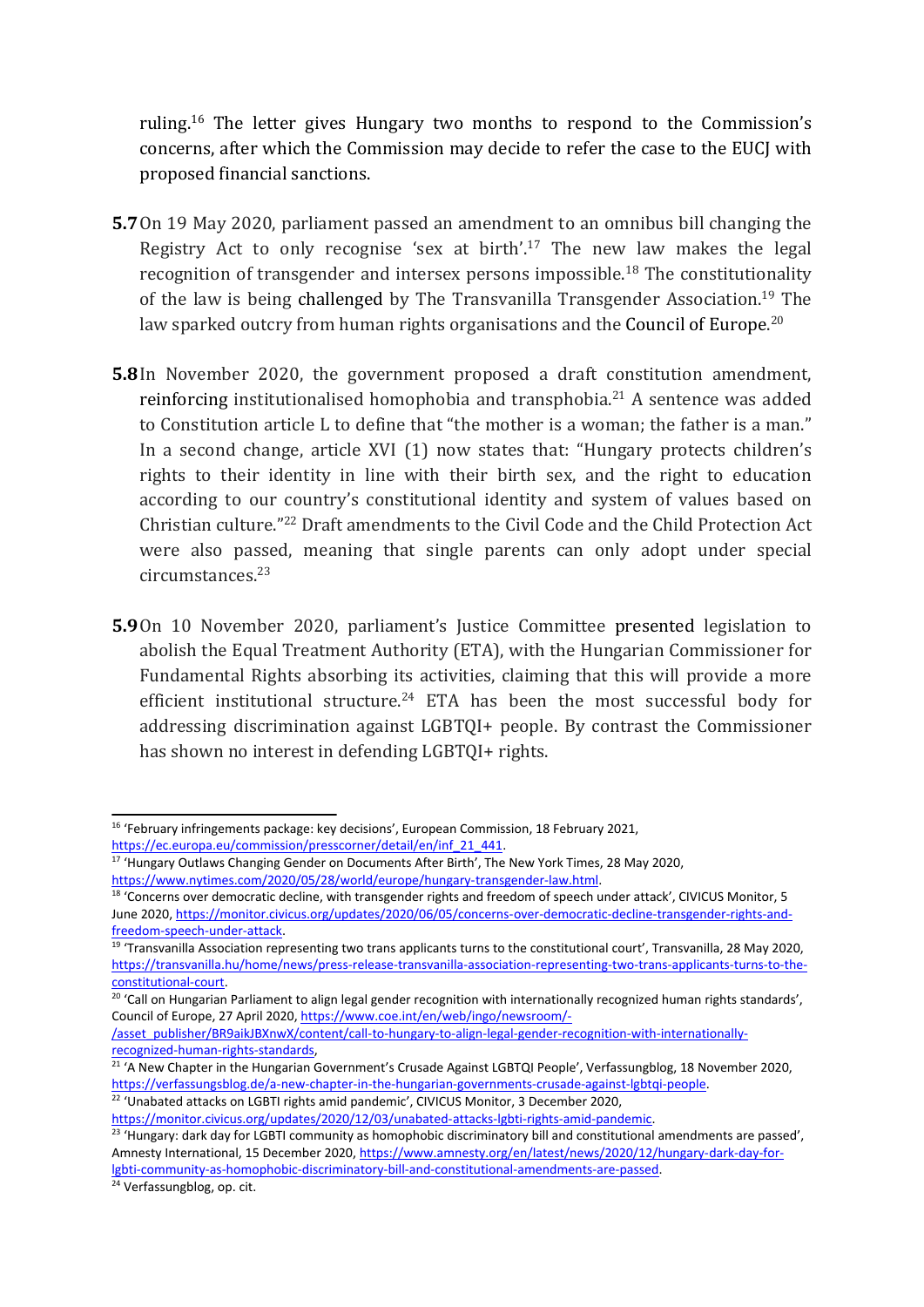## **6. Recommendations**

 CIVICUS calls on the Government of Hungary to create and maintain, in law and in practice, an enabling environment for civil society, in accordance with the rights enshrined in the ICCPR, the UN Declaration on Human Rights Defenders and Human Rights Council resolutions 22/6, 27/5 and 27/31.

#### **16.1 Protection of HRDs and activists**

- Provide HRDs and activists with <sup>a</sup> safe environment in which they can carry out their work. Conduct impartial, thorough and effective investigations into all cases of attacks, harassment and intimidation and bring perpetrators of offences to justice.
- Initiate a consolidated process of repeal or amendment of legalisation and decrees that unwarrantedly restrict the legitimate work of HRDs, in line with the UN Declaration on Human Rights Defenders.
- Systematically apply legal provisions that promote and protect human rights and establish mechanisms that protect activists by adopting <sup>a</sup> specific law on the protection of activists, in accordance with Human Rights Council resolution 27.31.

#### **16.2 Freedom of expression and independence of the media**

- Ensure the freedom of expression and media freedom by all bringing national legislation into line with international standards.
- Reinstate all media outlets unwarrantedly closed.
- Take steps to lift restrictions on the freedom of expression and adopt <sup>a</sup> framework for the protection of journalists from persecution, intimidation and harassment.
- Guarantee unfettered access to domestic and foreign media information, offline and online

#### **6.3 Freedom of peaceful assembly**

 Adopt best practices on the freedom of peaceful assembly, as put forward by the UN Special Rapporteur on the rights to freedom of peaceful assembly and of association in his 2012 report.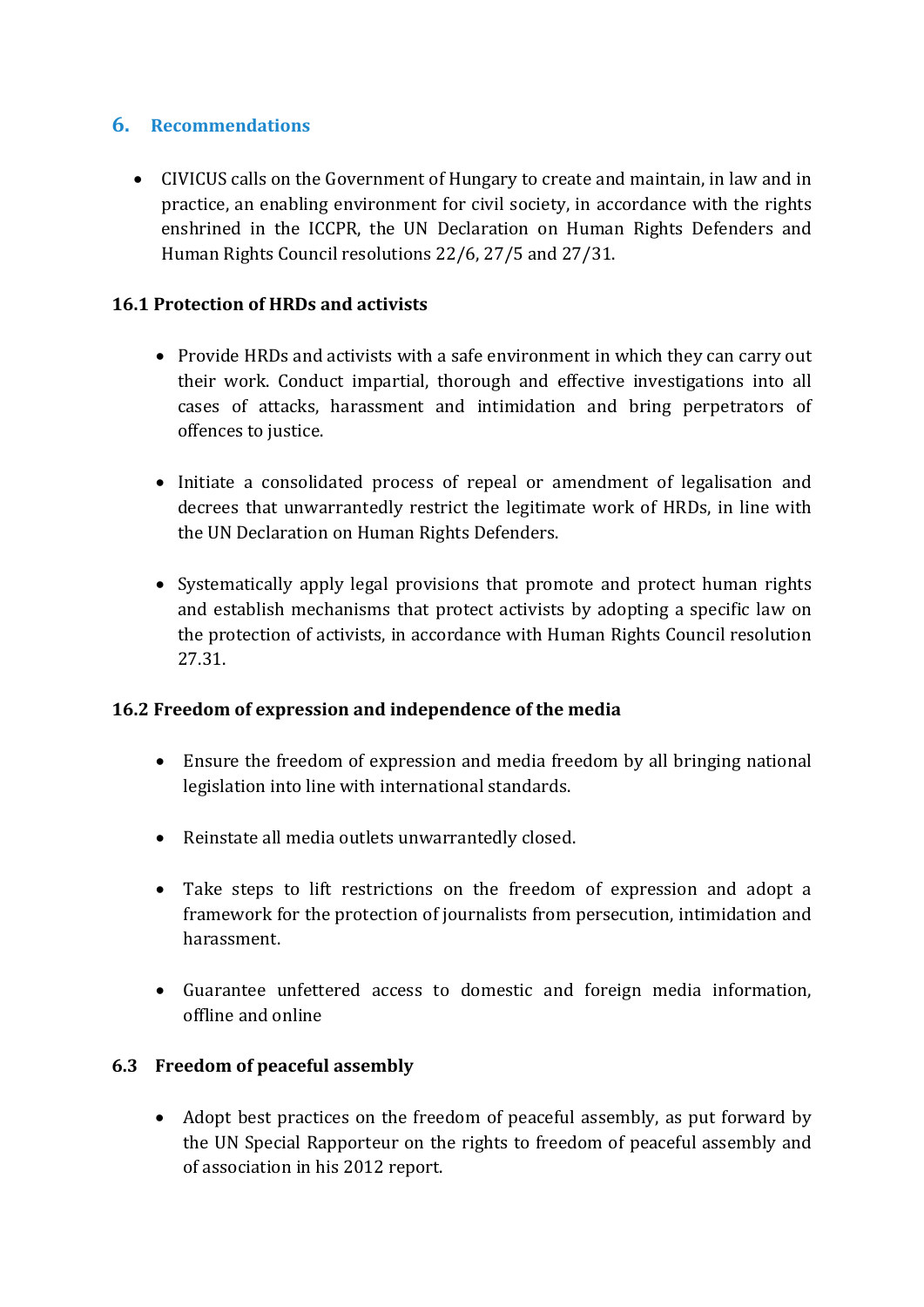- Immediately and impartially investigate all instances of excessive force committed by security force towards protests.
- $\bullet$  Review and update human rights training for police and security forces, with the assistance of CSOs, to foster the more consistent application of international human rights standards, including the UN Basic Principles on the Use of Force and Firearms.
- Publicly condemn the use of excessive in the dispersal of protests, launch investigations into such instances and bring perpetrators to justice.
- Provide recourse for judicial review and effective remedy in cases of unlawful denial of the right to the freedom of peaceful assembly by state authorities.

#### **6.4 Freedom of association**

- Take measures to foster <sup>a</sup> safe, respectful and enabling environment for civil society, including by removing measures that unwarrantedly limit the right to association.
- Promote meaningful dialogue that allows and embraces diverging views, including those of CSOs, HRDs, journalists, political activists, LGBTQI+ groups and other minority groups.
- Amend the Law on Associations to remove undue restrictions on the freedom of association and amend laws on public gathering to bring their provisions into compliance with ICCPR articles 21 and 22.

#### **6.5 Access to Special Procedures mandate holders**

 Facilitate official visits by the: 1) Special Rapporteur on the situation of human rights defenders; 2) Special Rapporteur on the promotion and protection of the right to freedom of opinion and expression; and 3) Special Rapporteur on the rights to freedom of peaceful assembly and of association.

#### **6.6 Engagement with civil society**

 Implement transparent and inclusive mechanisms of public consultations with CSOs on all issues mentioned above and enable the more effective involvement of civil society in the preparation of law and policy.